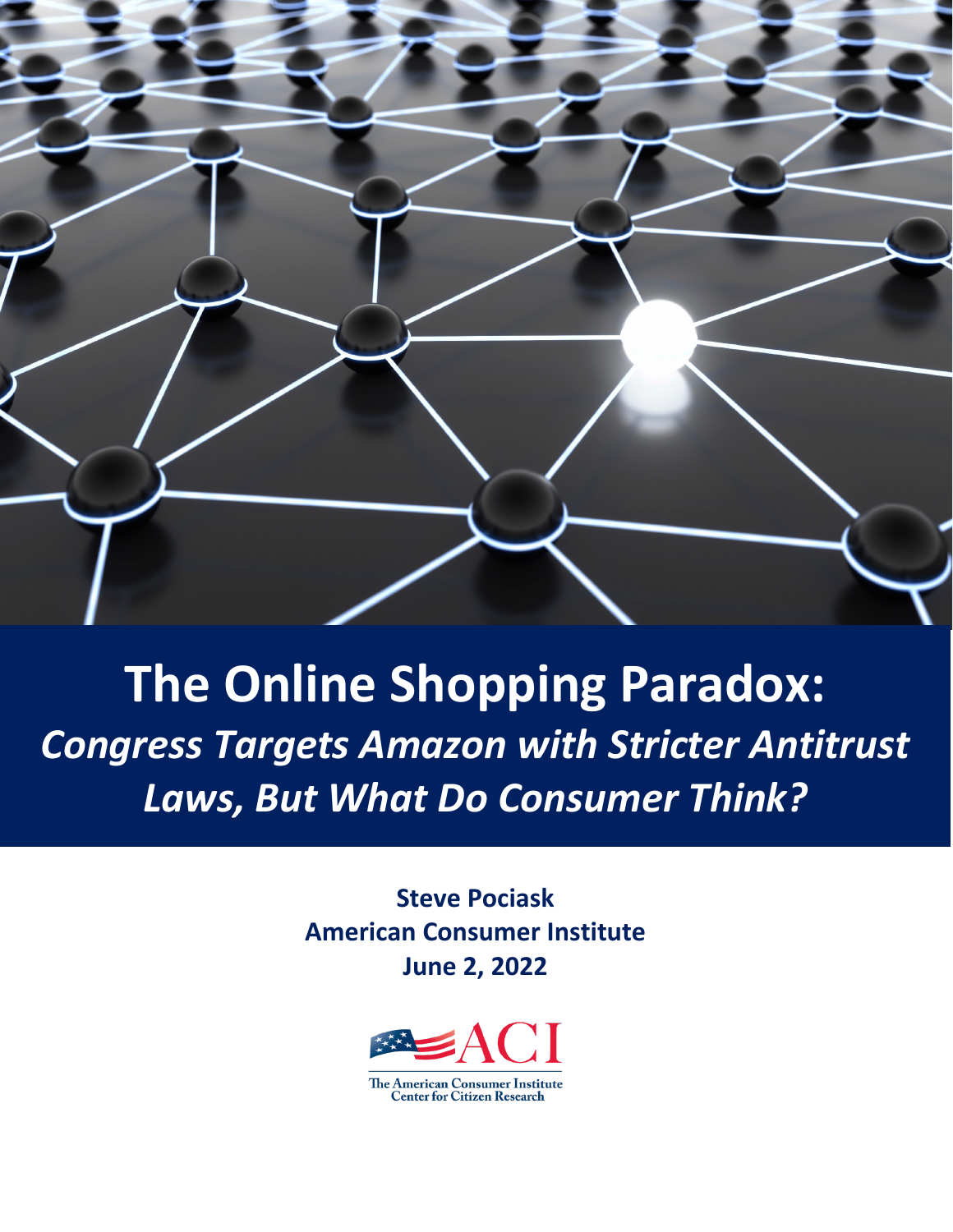## **The Online Shopping Paradox:**

## *Congress Targets Amazon with Stricter Antitrust Laws, But What Do Consumers Think?*

#### **Steve Pociask**[∗](#page-1-0)

#### **Summary**

As Congress and federal regulators consider several harsh antitrust laws to rein in a few large technology companies, a number of reports have questioned what the impact would be on consumers. Reports have suggested some legislative proposals would put an end to some online tech services, such as Amazon Prime, a popular subscription service that includes online shopping with free 2-day delivery, free video and music, and other bundled services.<sup>[1](#page-1-1)</sup> Absent from this debate, however, is the attitude of those who would be most affected by such proposals – consumers. This report summarizes the results of a survey of consumer attitudes related to online shopping and the use of Amazon Prime services.

Overall, the survey results show that online customers have a very high level of satisfaction with Amazon services, citing lower prices, ease of use, free delivery, wide selection of products, return policy, customer service, and trustworthiness. In addition, while 22% strongly agreed that Amazon was too big, only 14% strongly favored breaking up Amazon and just 13% strongly supported legislation that might eliminate Prime services. In fact, 67% opposed such reform of antitrust legislation, including 47% of respondents strongly opposing it. These results were similar across party lines.

The major takeaway from the survey is that while consumers recognize Amazon to be large, they are highly satisfied with Prime service and do not want to lose its benefits as a result of misguided legislative actions. Because respondents generally believe that shopping with

<span id="page-1-0"></span><sup>∗</sup> Steve Pociask is president and CEO of the American Consumer Institute, a nonprofit education and research institute. For more information about the institute, visit ww[w.TheAmericanConsumer.Org](http://www.theamericanconsumer.org/) or follow us on Twitter @ConsumerPal. A special thanks to Strategic Opinion Research and to Professor Anne Danehy, who graciously took the time to review the questionnaire, direct the online survey process, and manage the data collection process. <sup>1</sup> Nihal Krishan, "Antitrust Bill Would Destroy Amazon Prime, Critics say," *Washington Examiner*, January 14, 2022, [https://www.washingtonexaminer.com/news/antitrust-bill-would-destroy-amazon-prime-critics-say;](https://www.washingtonexaminer.com/news/antitrust-bill-would-destroy-amazon-prime-critics-say) Danielle Letenyei, "Is Amazon Prime Coming to an End?" *Market Realist*, April 11, 2022,

<span id="page-1-1"></span>[https://marketrealist.com/p/grassley-amazon-bill-explained/;](https://marketrealist.com/p/grassley-amazon-bill-explained/) and Adam Kovacevich, "A Closer Look: How Senator Klobuchar's Bill Would Ban Amazon Prime, *Medium*, November 2, 2021, [https://medium.com/chamber-of](https://medium.com/chamber-of-progress/a-closer-look-how-senator-klobuchars-bill-would-ban-amazon-prime-aa57dd5d22c0)[progress/a-closer-look-how-senator-klobuchars-bill-would-ban-amazon-prime-aa57dd5d22c0.](https://medium.com/chamber-of-progress/a-closer-look-how-senator-klobuchars-bill-would-ban-amazon-prime-aa57dd5d22c0)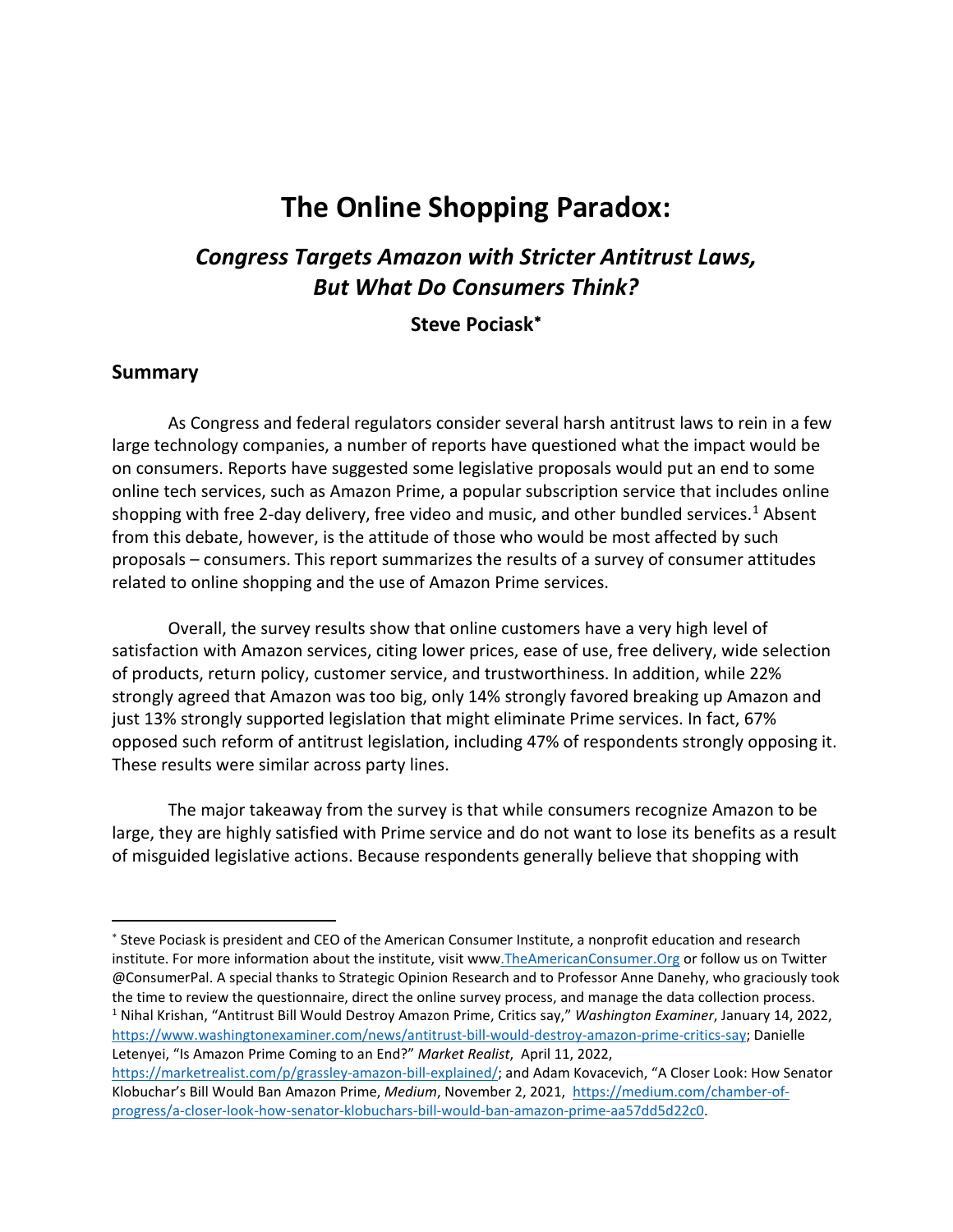Amazon Prime saves money, without these services, if consumer prices were to rise, this would add to the inflationary spiral currently underway.

With that in mind, Congress should re-evaluate its consideration of proposals to revamp the nation's antitrust laws or, at a minimum, consider the adverse consequences on the public. As elections approach, Congress should pay careful attention to issues that consumers and voters care about, and not destroy the competitive online marketplace that offers consumers more options often at lower prices.

#### **Political Rhetoric: Is Big Tech Bad?**

With increasing attention on large U.S. technology companies, legislative and regulatory "techlash" appears to be growing. Recently, [the President](https://www.whitehouse.gov/briefing-room/statements-releases/2021/07/09/fact-sheet-executive-order-on-promoting-competition-in-the-american-economy/) issued an executive order, some [Democrats](https://www.wsj.com/articles/lawmakers-want-biden-to-play-bigger-role-pushing-tech-legislation-11640514605?mod=tech_lead_pos3) and [Republican](https://www.foxbusiness.com/politics/rand-paul-quits-youtube-censorship) lawmakers have endorsed legislative proposals, and the Department of Justice [\(DOJ\)](https://www.justice.gov/opa/pr/justice-department-issues-statement-vertical-merger-guidelines) and the Federal Trade Commission [\(FTC\)](https://thehill.com/opinion/finance/581768-FTC-strays-from-fact-based-enforcement-and-rule-of-law#:%7E:text=In%20short%20order%2C%20FTC%20leadership%20has%20rescinded%20a,broad%20support%20in%20the%20scholarly%20and%20practitioner%20communities.) are considering revising regulations – all with the focus of revising antitrust laws to reign in big U.S. technology companies.<sup>[2](#page-2-0)</sup> Various proposals have dealt with making mergers more costly and difficult, breaking up large corporations, or changing enforcement guidelines -- even blocking industry actions and business practices that [benefit consumers.](https://techliberation.com/2021/07/12/is-the-ftcs-antitrust-enforcement-still-focused-on-consumers/#:%7E:text=The%20Federal%20Trade%20Commission%20%28FTC%29%20voted%20on%20July,commitment%20to%20an%20objective%20consumer-based%20approach%20to%20antitrust.)<sup>[3](#page-2-1)</sup>

Introduced by Senator Klobuchar, one "big tech-focused" [legislative](https://www.klobuchar.senate.gov/public/index.cfm/2021/2/senator-klobuchar-introduces-sweeping-bill-to-promote-competition-and-improve-antitrust-enforcement) proposal would significantly change antitrust laws, including ending the well-established "consumer welfare standard" that focuses enforcement actions on instances where consumers are harmed.<sup>[4](#page-2-2)</sup> In addition, the Senator's proposal arbitrarily focuses on only five firms – Apple, Microsoft, Amazon, Google (Alphabet) and Facebook (Meta), while their competitors are not considered under the proposed legislation. For example, China's TikTok is not considered in the legislation,

<span id="page-2-0"></span><sup>2</sup> "Fact Sheet: Executive Order on Promoting Competition in the American Economy," White House statement and press release, July 9, 2021, [https://www.whitehouse.gov/briefing-room/statements-releases/2021/07/09/fact](https://www.whitehouse.gov/briefing-room/statements-releases/2021/07/09/fact-sheet-executive-order-on-promoting-competition-in-the-american-economy/)[sheet-executive-order-on-promoting-competition-in-the-american-economy/,](https://www.whitehouse.gov/briefing-room/statements-releases/2021/07/09/fact-sheet-executive-order-on-promoting-competition-in-the-american-economy/) John D. McKinnon, "Lawmakers Want Biden to Play a Bigger Role Pushing Tech Legislation," *Wall Street Journal*, December 26, 2021,

[https://www.wsj.com/articles/lawmakers-want-biden-to-play-bigger-role-pushing-tech-legislation-](https://www.wsj.com/articles/lawmakers-want-biden-to-play-bigger-role-pushing-tech-legislation-11640514605?mod=tech_lead_pos3)[11640514605?mod=tech\\_lead\\_pos3;](https://www.wsj.com/articles/lawmakers-want-biden-to-play-bigger-role-pushing-tech-legislation-11640514605?mod=tech_lead_pos3) Jessica Chasmar, "Rand Paul Quits YouTube Citing Censorship, *Fox Business News*, January 3, 2022[, https://www.foxbusiness.com/politics/rand-paul-quits-youtube-censorship;](https://www.foxbusiness.com/politics/rand-paul-quits-youtube-censorship) "Justice Department Issues Statement on the Vertical Merger Guidelines, Department of Justice,

[https://www.justice.gov/opa/pr/justice-department-issues-statement-vertical-merger-guidelines;](https://www.justice.gov/opa/pr/justice-department-issues-statement-vertical-merger-guidelines) and Jonathan M. Barnett, "FTC Strays from Fact-Based Enforcement and Rule of Law, *The Hill*, November 16, 2021,

<span id="page-2-1"></span>https://thehill.com/opinion/finance/581768-FTC-strays-from-fact-based-enforcement-and-rule-of-law/.<br><sup>3</sup> Jennifer Huddleston, "Is the FTC's Antitrust Enforcement Still Focused on Consumers?" The Technology Liberation Front, July 12, 2021, [https://techliberation.com/2021/07/12/is-the-ftcs-antitrust-enforcement-still-focused-on](https://techliberation.com/2021/07/12/is-the-ftcs-antitrust-enforcement-still-focused-on-consumers/)[consumers/.](https://techliberation.com/2021/07/12/is-the-ftcs-antitrust-enforcement-still-focused-on-consumers/)<br><sup>4</sup> "Senator Klobuchar Introduces Sweeping Bill to Promote Competition and Improve Antitrust Enforcement,"

<span id="page-2-2"></span>Senator's news release, February 4, 2021[, https://www.klobuchar.senate.gov/public/index.cfm/2021/2/senator](https://www.klobuchar.senate.gov/public/index.cfm/2021/2/senator-klobuchar-introduces-sweeping-bill-to-promote-competition-and-improve-antitrust-enforcement)[klobuchar-introduces-sweeping-bill-to-promote-competition-and-improve-antitrust-enforcement.](https://www.klobuchar.senate.gov/public/index.cfm/2021/2/senator-klobuchar-introduces-sweeping-bill-to-promote-competition-and-improve-antitrust-enforcement)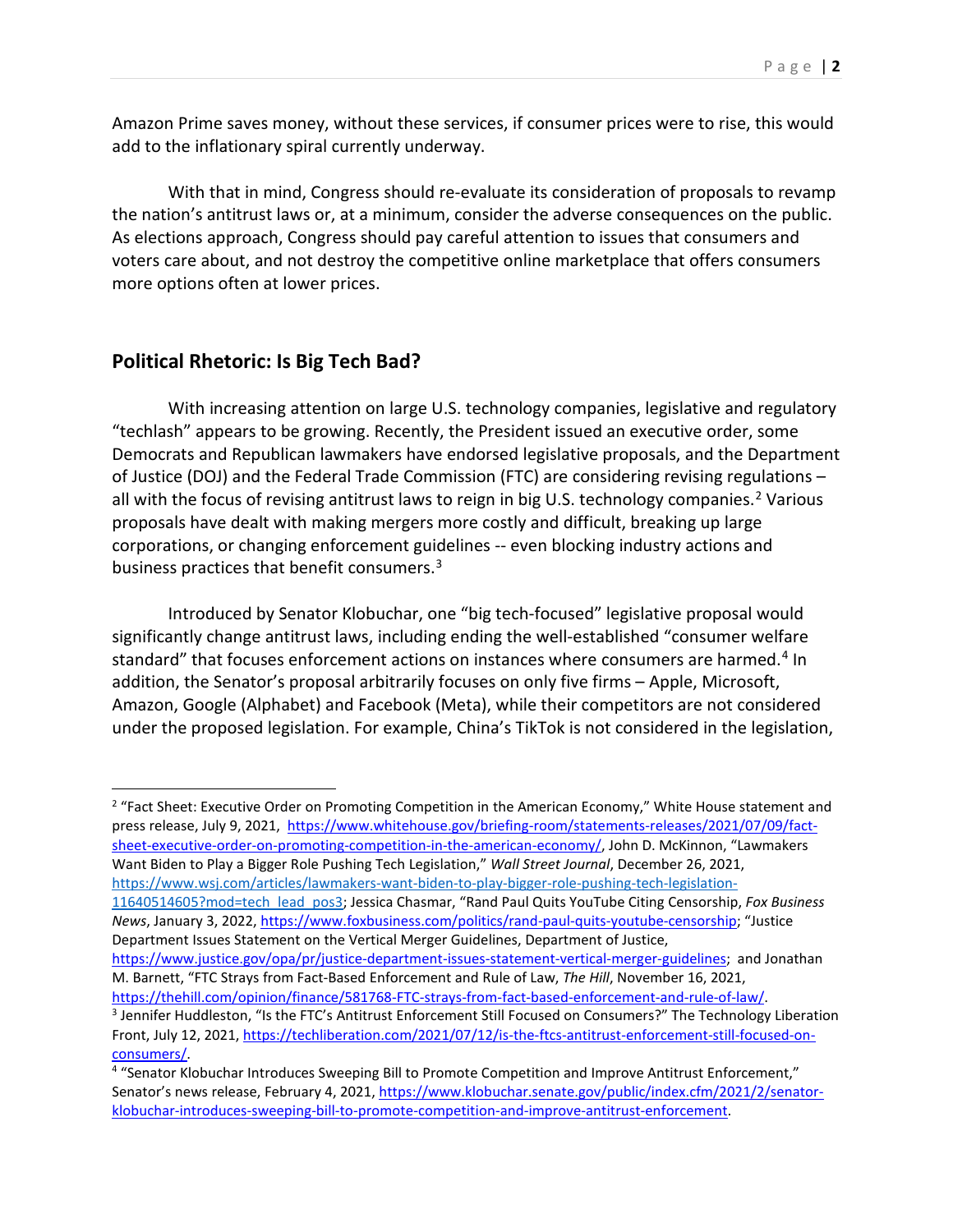but has more traffic than either Google or Facebook. [5](#page-3-0) Similarly, Amazon is targeted, even though it is smaller than the retail giant Walmart.

As regulators and legislators prepare to take down big tech, what is the potential impact on the economy? The five companies in question contribute directly and indirectly to thirteen million jobs and add \$3.7 trillion to global economic output, according to the American Consumer Institute. By targeting the technology sector, these efforts to impose onerous regulations and limit growth could be very costly to the economy.<sup>[6](#page-3-1)</sup> In fact, a study by NERA Economic Consulting estimated that proposals in Congress aimed at breaking up the five largest tech companies would lead to a \$300 billion total welfare loss.<sup>7</sup> Clearly, congressional efforts focused on these five companies would be very costly to society.

If the new rules take effect, they will significantly alter the business models of these companies and reduce consumer welfare. The legislative provisions would end the ability of Amazon to offer its own private labels, just as Walmart, Costco, and other stores do.<sup>[8](#page-3-3)</sup> The use of private labels is pervasive in our economy and present across many markets, such as grocery stores, other retail goods, and generic prescription drugs, as well as bundled services, such as car dealerships offering their own financing options.

In addition, under the proposed rules, Amazon might be viewed as discriminating against certain vendors if it gives better page placement to other vendors with lower prices and higher customer rankings, which may subject consumers to more costly products. Other provisions may require Amazon to share consumer data with vendors. For instance, these provisions would require Amazon to give consumer credit card and contact information to third-parties without any privacy protections, including to Chinese vendors.

Provisions in the bill may also deem Amazon's 2-day free fulfillment process as discriminatory. This is because Amazon delivers its own products with service guarantees, as well as the products of qualified vendors, provided these vendors meet strict standards and conditions for 2-day delivery. Those vendors not meeting these standards are responsible for

<span id="page-3-0"></span><sup>5</sup> Rebecca Cohen and Lindsay Dodgson, "TikTok got more traffic than Google in 2021, showing the app's meteoric rise" *Inside Sources*, December 22, 2021,https://www.businessinsider.com/tiktok-got-more-traffic-than-google-in-2021-ranking-2021-12, and Joseph Pisani, "TikTok was the Internet's most Visited Site in 2021, Even Beating Google," *Wall Street Journal*, December 22, 2021, https://www.wsj.com/articles/tiktok-was-the-internets-mostvisited-site-in-2021-even-beating-google-11640204147.<br><sup>6</sup> Krisztina Pusok and Edward Longe, "The Perils of Restructuring the Tech Landscape," American Consumer

<span id="page-3-1"></span>Institute, February 2022[, https://www.theamericanconsumer.org/wp-content/uploads/2022/02/Final-Tech-](https://www.theamericanconsumer.org/wp-content/uploads/2022/02/Final-Tech-Landscape-Briefing.pdf)Landscape-Briefing.pdf.<br><sup>7</sup> Christian M. Dippon and Matthew D. Hoelle, "The Economic Costs of Structural Separation, Line of Business

<span id="page-3-2"></span>Restrictions, and Common Carrier Regulations of Online Platforms and Marketplaces," NERA Economic Consulting, Washington, DC,

<span id="page-3-3"></span>[https://www.nera.com/content/dam/nera/publications/2021/Platform\\_Regulation\\_Conceptual\\_10\\_20\\_21.pdf.](https://www.nera.com/content/dam/nera/publications/2021/Platform_Regulation_Conceptual_10_20_21.pdf) 8 This can be found in Section 3(a)(6) of the Klobuchar bill, which states that it is illegal for a covered platform to use private data to create a product or service that "*would compete with products or services offered by business users on the covered platform." Se[e https://www.congress.gov/bill/117th-congress/senate-bill/2992/text.](https://www.congress.gov/bill/117th-congress/senate-bill/2992/text)*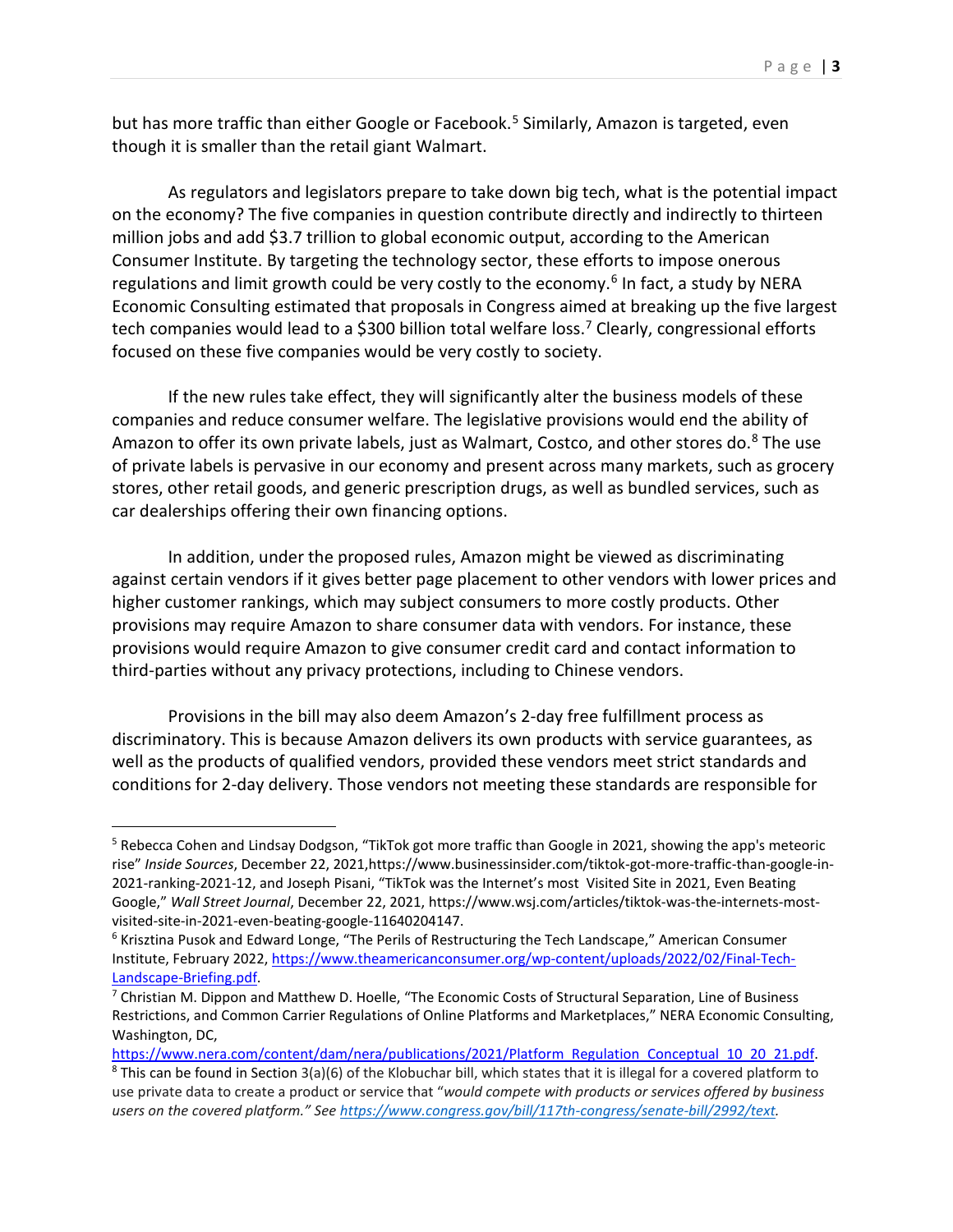shipping their own products. If Amazon's fulfillment process is deemed discriminatory, then Amazon cannot guarantee 2-day delivery for itself or qualified vendors. Proposals, such as these, would be the end of Amazon Prime services as we know it today.

If the proposed regulations lead to the downfall of Amazon Prime, what would the impact on consumers be? Would customers be fine with reducing the size and influence of these large companies, if it meant losing some of these services and their benefits? To consider these questions, the American Consumer Institute commissioned a survey to gauge consumer attitudes related to online shopping and their use of Amazon's products, as well as opinions on legislative proposals to restrain its online presence.

#### **Methodology**

In conjunction with Strategic Opinion Research, the American Consumer Institute conducted an online survey of U.S. adults, aged 18 and over, to assess attitudes toward online shopping with an emphasis on Amazon Prime and recent regulatory proposals aimed at restricting business practices. Collected through an opt-in panel, a random sample of 5,000 individuals, pulled from five regions across the United States, were invited to take this survey.

The online survey went live on March 30th and closed on April 4th after 1,012 survey completions. Provisions were put in place using a quality control program to ensure that respondents took ample time and attention when responding to the survey questions. The respondents' average completion time was four minutes.

The survey captured a diverse demographic and geographic cross-section of the country. In terms of political leanings, 38% of respondents identified with the Democratic Party, 29% with the Republican Party and 23% as independents. The survey questions, demographic characteristics, and results for each question can be found in the Appendix in the back of this report.

#### **Prevalence of Online Shopping**

Of the 939 survey respondents who reported shopping online last year, Amazon was the most frequently cited, accounting for 88% of respondents, followed by Walmart at 66% and Target at 43%, as Table 1 (below) outlines. While Amazon was most popular, because the average respondent reported five different online services (on average), Amazon represented less than 20% (842 of 4,257) of the total locations identified in the survey. The fact that consumers use multiple online platforms and marketplaces suggests that there is competition and Amazon, while large, is far from dominant.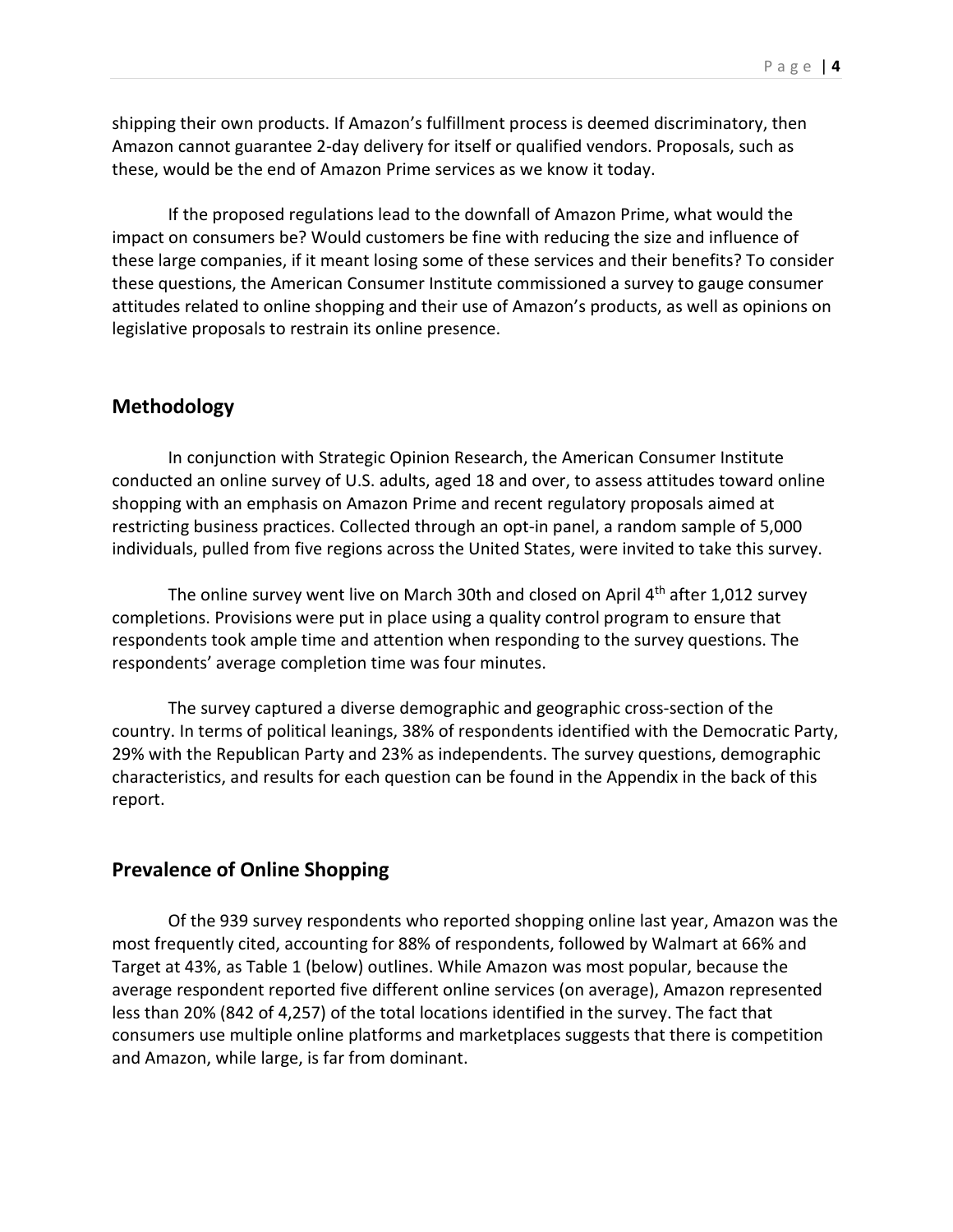|                             | <b>Percent</b> | <b>Number</b> |
|-----------------------------|----------------|---------------|
| Amazon (Y/N)                | 88%            | 842           |
| Walmart (Y/N)               | 66%            | 634           |
| Target (Y/N)                | 43%            | 412           |
| Facebook (Y/N)              | 35%            | 335           |
| eBay (Y/N)                  | 35%            | 329           |
| Apple (Y/N)                 | 28%            | 268           |
| Best Buy (Y/N)              | 28%            | 264           |
| Home Depot (Y/N)            | 21%            | 203           |
| Etsy (Y/N)                  | 21%            | 201           |
| Kohl's (Y/N)                | 20%            | 186           |
| Sam's Club (Y/N)            | 18%            | 170           |
| Costco (Y/N)                | 18%            | 169           |
| Wayfair (Y/N)               | 12%            | 111           |
| Lowe's (Y/N)                | 8%             | 78            |
| All others not listed (Y/N) | 6%             | 55            |

#### **Figure 1: Which Online Services Has Your Household Used in the Last Year?** (Check All That Apply)

#### **Amazon Usage and Satisfaction**

More than four out of every ten (43%) adults said they shopped at Amazon online at least weekly, and 4% of respondents reported shopping at Amazon daily, as Figure 2 shows. In fact, only 15% of respondents used Amazon less than once a month. The major reasons for using Amazon, according to the survey's respondents, was because of ease of use (68%), free delivery (60%), wider selection of goods (56%), and its website was deemed "trustworthy" (55%).<sup>[9](#page-5-0)</sup> Other reasons for using Amazon included – one stop shopping (48%), lower retail prices (44%), easy return policy (43%), and better quality (31%).

#### **Figure 2: Of those using Amazon, How Often Does Your Household Use Amazon to Shop Online?**

| Less than once a month | 15% (130) |
|------------------------|-----------|
| <b>Monthly</b>         | 42% (350) |
| <b>Weekly</b>          | 29% (243) |
| Once Every 2 to 3 Days | 10% (84)  |
| <b>Daily</b>           | 4% (35)   |

<span id="page-5-0"></span><sup>9</sup> These survey results are available in this report's Appendix, Question #5, and reflects respondents who reported using Amazon services.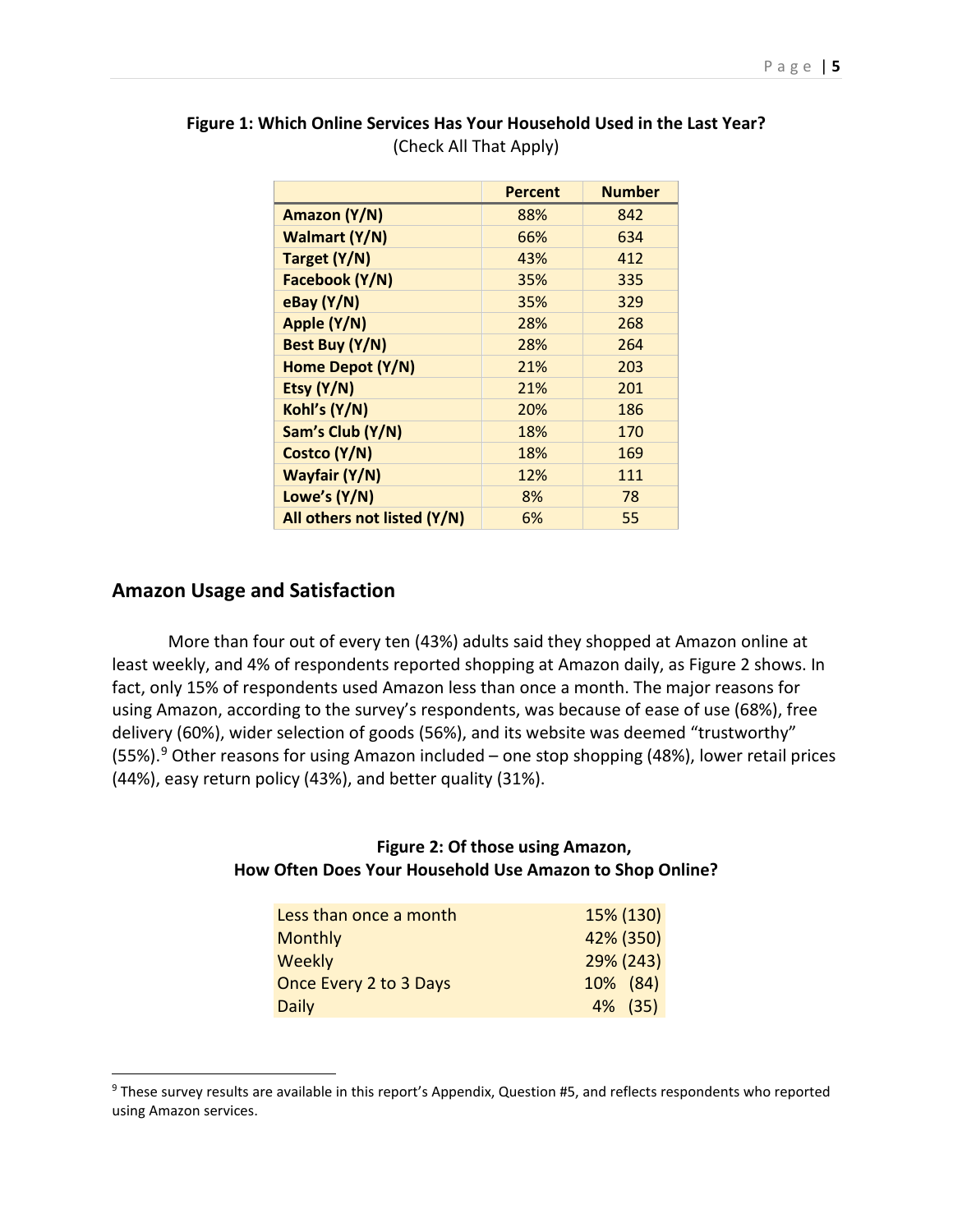#### **Prime Usage and Satisfaction**

While 88% of online shoppers reported using Amazon, 80% reported that someone in their household had an Amazon Prime membership – a subscription plan that gives users access to exclusive services such as Prime Video and expedited shipping, as Figure 3 shows.

#### **Figure 3: Of Those Shopping Online, Is Anyone in Your Household an Amazon Prime Member?**

| Yes      | 80% (763)  |
|----------|------------|
| No       | 17% (166)  |
| DK/Other | $3\%$ (25) |

Regarding specific online Prime services, Prime Video and Amazon Music Prime were the most utilized with 87% using Prime Video and 67% using Amazon Music Prime. Many respondents made frequent use of these services, including 57% using Prime Video at least weekly and 38% using Prime Music at least weekly. In addition, more than half of respondents used Whole Foods Grocery, Amazon Fresh Delivery, Prime Wardrobe and Amazon 4 Star and Books, while less than half used Prime Gaming (Figure 4).

#### **Figure 4: Of Amazon Prime Members, How Often Survey Respondents Used Various Amazon Prime Services?**

|                              | <b>Never</b> | Less than<br>Once a<br><b>Month</b> | Once<br><b>Monthly</b> | <b>Weekly</b> | <b>Every</b><br>2-3 days | <b>Daily</b> |
|------------------------------|--------------|-------------------------------------|------------------------|---------------|--------------------------|--------------|
| <b>Prime Video</b>           | 13%          | 12%                                 | 18%                    | 26%           | 14%                      | 17%          |
| <b>Prime Music</b>           | 33%          | 17%                                 | 12%                    | 16%           | 9%                       | 13%          |
| <b>Prime Gaming</b>          | 55%          | 15%                                 | 11%                    | 12%           | 4%                       | 3%           |
| <b>Whole Foods Grocery</b>   | 47%          | 17%                                 | 16%                    | 13%           | 4%                       | 3%           |
| <b>Amazon Fresh Delivery</b> | 47%          | 16%                                 | 17%                    | 12%           | 5%                       | 4%           |
| <b>Prime Wardrobe</b>        | 49%          | 19%                                 | 17%                    | 8%            | 4%                       | 3%           |
| <b>Amazon 4 Star and</b>     | 49%          | 19%                                 | 15%                    | 11%           | 4%                       | 2%           |
| <b>Books</b>                 |              |                                     |                        |               |                          |              |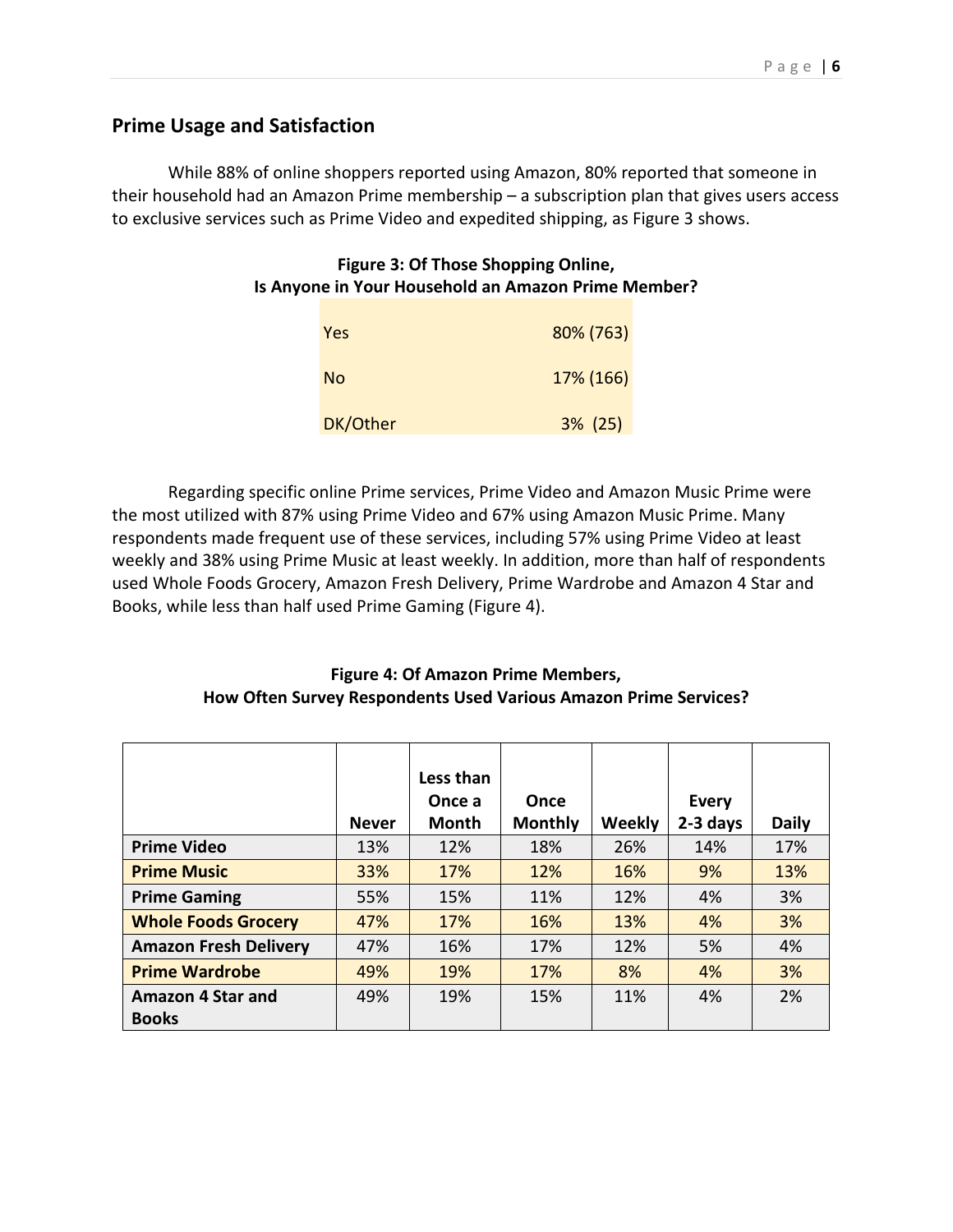#### **Amazon Prime Satisfaction**

As Figure 5 shows, only 1% of respondents were somewhat or very dissatisfied with Amazon Prime, while satisfaction with Amazon Prime is exceptionally high – near 97% – with 77% of respondents saying they were "very satisfied" and 20% saying they were "somewhat satisfied." In contrast, Ballotpedia's Polling Index reports the average approval rating of Congress is just 21%.[10](#page-7-0)

#### **Figure 5: Of those Using Amazon Prime, How Would You Rate Your Overall Satisfaction with Amazon Prime's Services?**

| <b>Very satisfied</b>             | 77% (584)  |
|-----------------------------------|------------|
| Somewhat satisfied                | 20% (153)  |
| Neither satisfied nor unsatisfied | $2\%$ (18) |
| Somewhat dissatisfied             | $1\%$ (5)  |
| <b>Very dissatisfied</b>          | $>0\%$ (3) |

Compared to other online retailers, Amazon fared very well.<sup>[11](#page-7-1)</sup> Specifically, most Prime members regarded Amazon's offerings as either competitively priced (49%) or less expensive (31%) than brick-and-mortar stores. Similarly, compared to other online retailers, respondents generally viewed Amazon as either competitively priced (50%) or less expensive (32%).

As Figure 6 shows, general attitudes on customer satisfaction with shopping on Amazon were reasonably strong with the majority strongly agreeing that they benefit from shopping on Amazon, and its service is convenient, has good customer service, is trustworthy, and offers multiple services. When asking Amazon users, 46% strongly agreed that Amazon Prime saved them money, with only 4% saying they strongly disagreed. Interestingly, while the respondents indicated their satisfaction with Amazon services, they were evenly split on the question of whether Amazon is too big, though large proportions of respondents were undecided. The takeaway is that Amazon may be big, but consumers are clearly saying that these services benefit them.

<span id="page-7-0"></span>**<sup>10</sup>** "Ballotpedia's Polling Index: Congressional approval rating: Ballotpedia's congressional approval polling average: 21%," Ballotpedia, May 31, 2022, at

https://ballotpedia.org/Ballotpedia%27s\_Polling\_Index:\_Congressional\_approval\_rating.

<span id="page-7-1"></span><sup>&</sup>lt;sup>11</sup> The figures here are available in the Appendix at the end of this report, specifically citing questions #8 and #9, and reflects respondents who reported using Amazon services.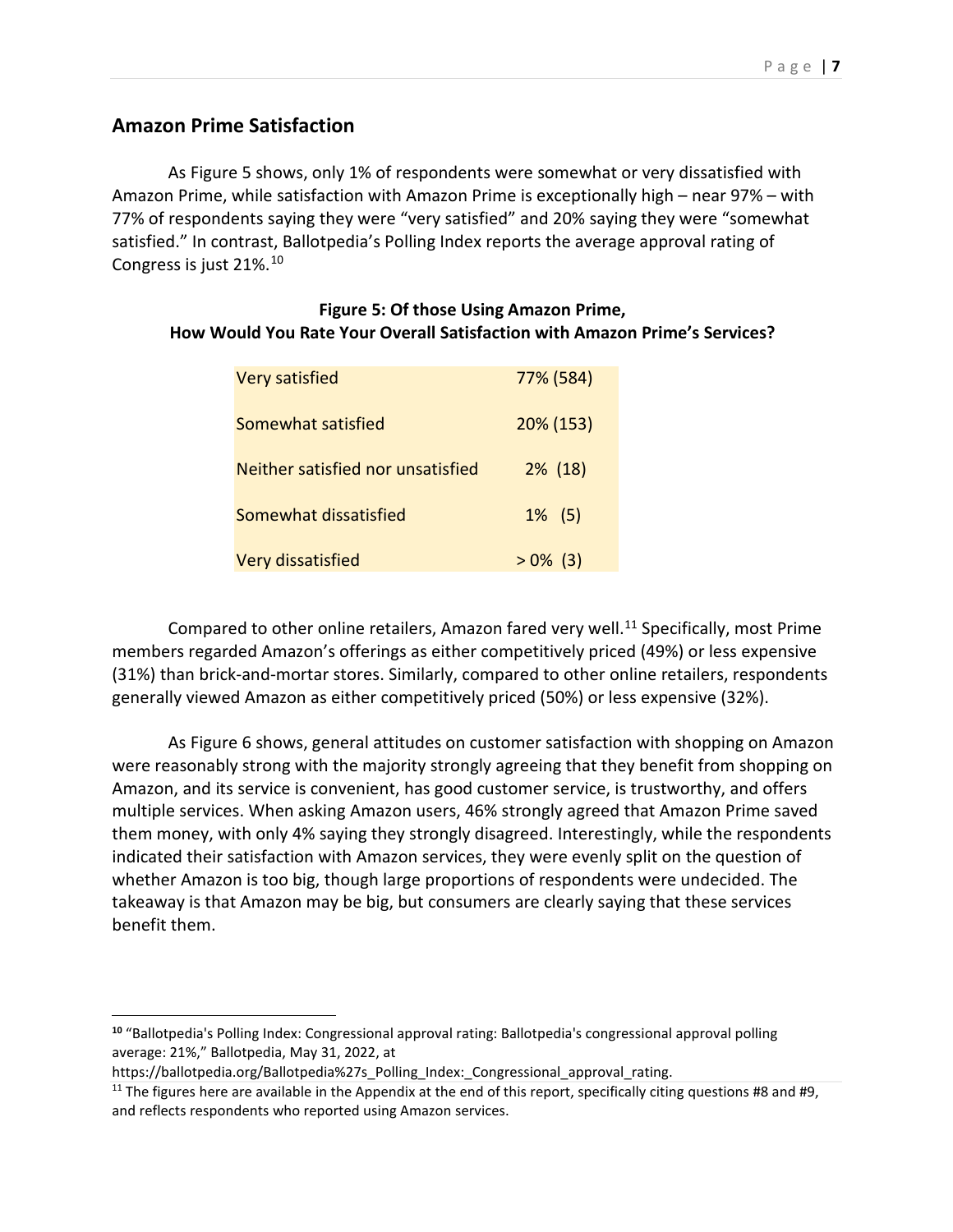|                                                              | <b>Strongly</b><br><b>Agree</b> |                |                         |                | <b>Strongly</b><br><b>Disagree</b> |
|--------------------------------------------------------------|---------------------------------|----------------|-------------------------|----------------|------------------------------------|
|                                                              | $\overline{\mathbf{1}}$         | $\overline{2}$ | $\overline{\mathbf{3}}$ | $\overline{4}$ | $\overline{5}$                     |
| I benefit from shopping at Amazon                            | 57%                             | 20%            | 15%                     | 6%             | 3%                                 |
| <b>Amazon is convenient</b>                                  | 65%                             | 18%            | 8%                      | 6%             | 3%                                 |
| Amazon has good customer service                             | 51%                             | 22%            | 16%                     | 7%             | 4%                                 |
| <b>I trust Amazon</b>                                        | 51%                             | 21%            | 15%                     | 8%             | 5%                                 |
| I like having one company offers multiple<br><b>services</b> | 57%                             | 20%            | 13%                     | 6%             | 4%                                 |
| Amazon is too big                                            | 22%                             | 13%            | 22%                     | 18%            | 24%                                |
| <b>Prime saves people money</b>                              | 46%                             | 23%            | 20%                     | 8%             | 4%                                 |

#### **Figure 6: Survey Respondents' Views of Amazon**

#### **Policy Proposals Affecting Amazon Customers**

Despite some concern (as noted above) that Amazon may be too large, there is little appetite among the public for government intervention that would force Amazon to split into several smaller companies or eliminate Prime services. As Figure 7 shows, nearly half of respondents (52%) opposed breaking up Amazon, with 25% voicing strong opposition. Barely one-third (31%) support such action, and only 14% did so strongly. Figure 8 shows that 67% of respondents oppose any legislation that might eliminate Prime Services.

#### **Figure 7: Of those using Amazon, Some Legislators and Regulators Have Proposed Breaking Up Amazon into Smaller Companies. Would You Favor or Oppose This Change?**

| <b>Strongly Favor</b>  | 14% (117) |
|------------------------|-----------|
| Favor                  | 17% (142) |
| <b>Oppose</b>          | 27% (231) |
| <b>Strongly Oppose</b> | 25% (208) |
| DK/Other               | 17% (144) |

**Figure 8: Of Those Using Amazon Prime, Legislators and Regulators Have Proposed Rules That Could Eliminate Amazon Prime Services? Would You Favor or Oppose This Change?**

| <b>Strongly Favor</b>  | 13% (103)    |
|------------------------|--------------|
| Favor                  | 12% (94)     |
| <b>Oppose</b>          | $20\% (153)$ |
| <b>Strongly Oppose</b> | 47% (358)    |
| DK/Other               | 7% (55)      |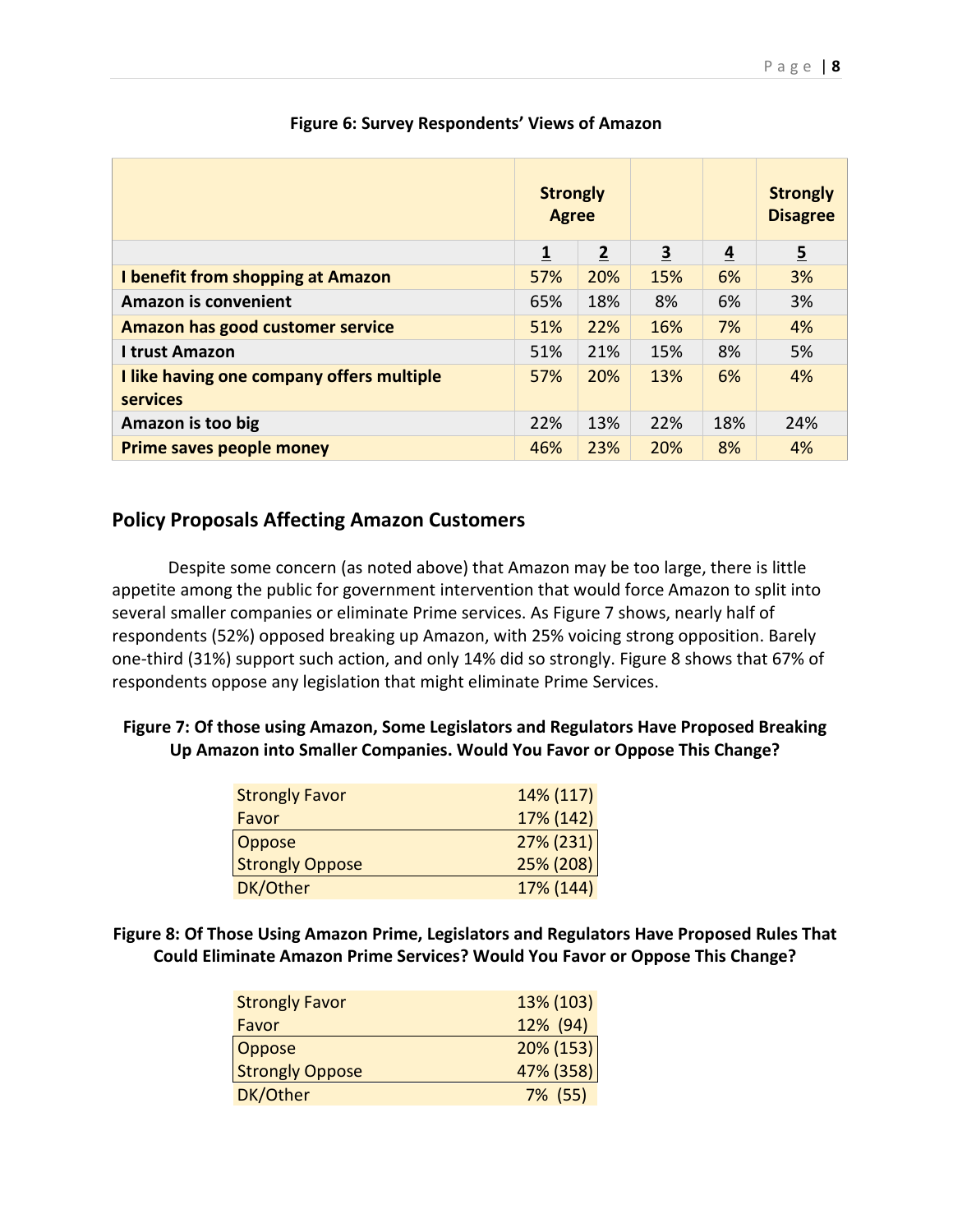#### **Consumers Are Saying: Its Not About the Politics**

An examination of the survey cross-tabulations reveals only small differences in the opinions of Democrats versus Republican voters, indicating that the issue should not be partisan. Across party lines, many more respondents claimed they receive benefits and savings from shopping on Amazon Prime than those concerned about reining in its size.

Specifically, on a scale of one to five (with one denoting strong agreement), respondents strongly agreed that shopping on Amazon was beneficial (53% Democrats and 56% Republicans), saved them money (46% Democrats and 48% Republicans), and was convenient (59% Democrats and 64% Republicans). Yet, only 28% of respondents wanted to see legislation or regulation that could risk the elimination of their Amazon Prime services.

Based on these consumer opinions, the current focus of regulatory and legislative efforts appears to be grossly misplaced if they are intended to benefit the public's interest. With elections approaching this November, it is worth noting that these results are statistically significant and should carry weight in the arena of public debate. Regardless of political party, lawmakers should be mindful that voters do not see this as an issue for legislators or regulators to address.

#### **Conclusion: Big, But Don't Touch My Prime**

Amazon is clearly the country's leader in online shopping, and the perks of Prime membership – which most U.S. households subscribe to – constitutes much of its appeal. Our survey reveals that customer satisfaction is very high and people have a positive attitude with regard to shopping on Amazon – citing lower prices, higher quality, wider product selection, and convenience as major draws.

While some respondents expressed concern that Amazon was too big, the majority do not support legislation that would break up Amazon or impact their Amazon Prime Services. Clearly, without these services, consumer prices could increase, thereby adding to the inflationary spiral currently underway.

To summarize and based on the empirical evidence, proposals to target Amazon appear to be anti-consumer in general. With elections fast approaching, lawmakers should cautiously prioritize their initiatives with their constituents in mind.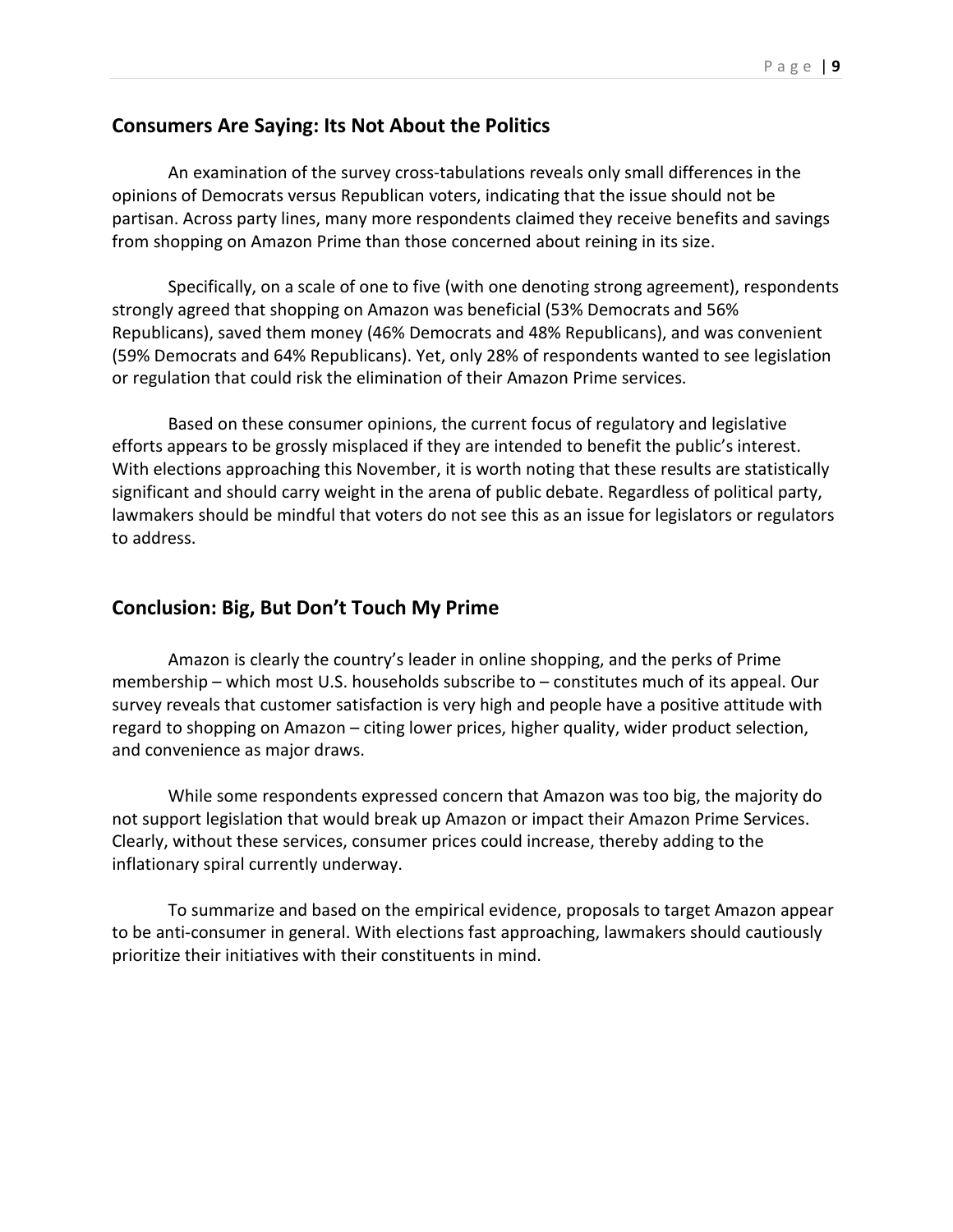### **APPENDIX: ONLINE QUESTIONNAIRE**

**We are conducting a short confidential survey on consumer attitudes related to Amazon and other online shopping services. Your name will not be used in reporting the results. The figures below show the percentages and the number of respondents to each question:**

**1. Does anyone in your household currently shop online?**

| Yes      | 93% (939)  |  |
|----------|------------|--|
| . No     | 6% (60)    |  |
| DK/Other | $1\%$ (13) |  |

**2. Of those shopping online: Which online service has your household used in the last year? (Check all that apply)**

| Amazon (Y/N)                | 88% (842) |
|-----------------------------|-----------|
| Walmart (Y/N)               | 66% (634) |
| Target (Y/N)                | 43% (412) |
| Facebook (Y/N)              | 35% (335) |
| $e$ Bay $(Y/N)$             | 34% (329) |
| Apple (Y/N)                 | 28% (268) |
| Best Buy (Y/N)              | 28% (264) |
| Home Depot (Y/N)            | 21% (203) |
| Etsy $(Y/N)$                | 21% (201) |
| Kohľs (Y/N)                 | 19% (186) |
| Costco (Y/N)                | 18% (169) |
| Sam's Club (Y/N)            | 18% (170) |
| Wayfair (Y/N)               | 12% (111) |
| Lowe's $(Y/N)$              | 8% (78)   |
| All others not listed (Y/N) | 6% (55)   |

**3. Of those shopping online: Is anyone in your household an Amazon Prime member?**

| <b>Yes</b> | 80% (763)  |
|------------|------------|
| - No       | 17% (166)  |
| DK/Other   | $3\%$ (25) |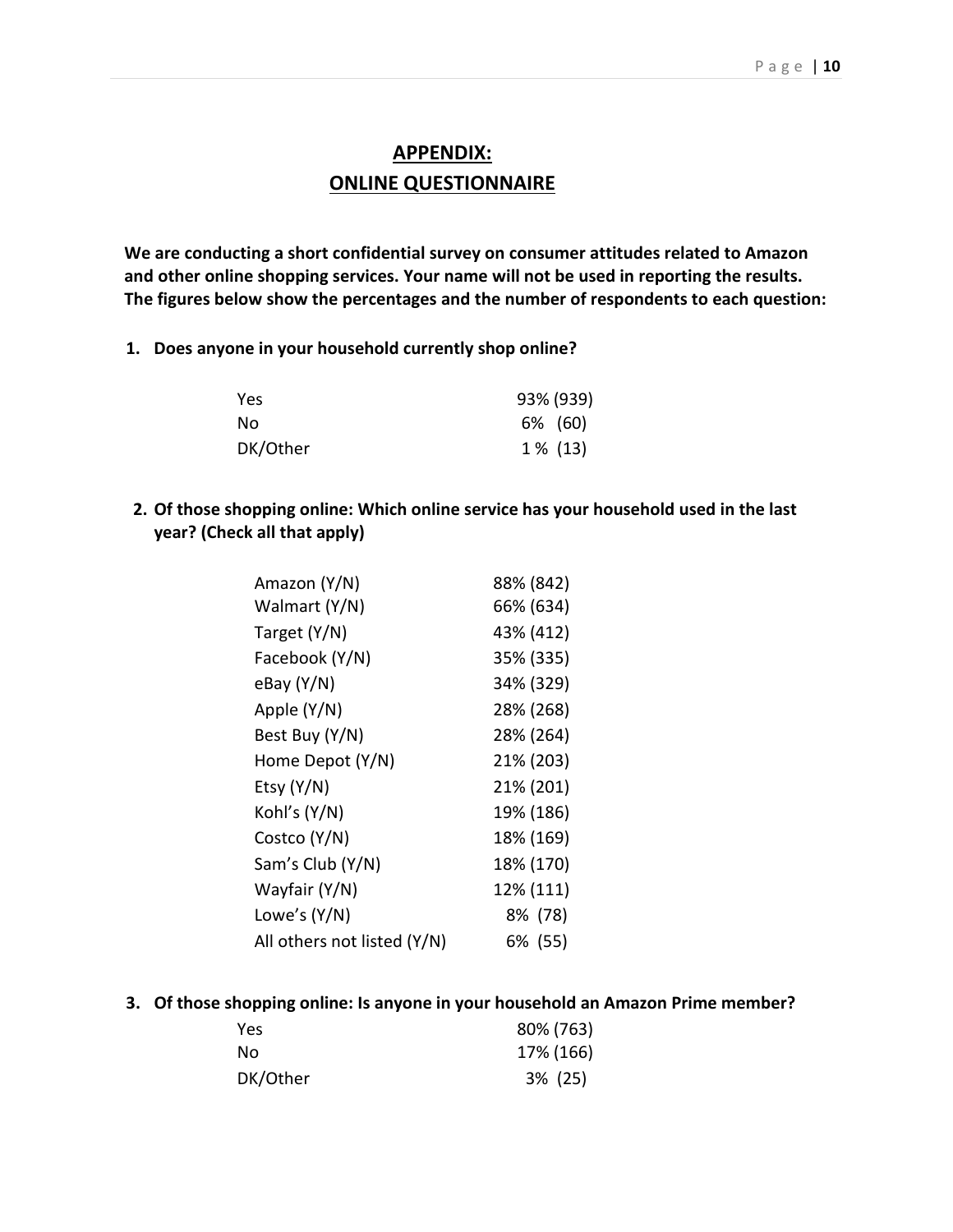#### **4. Of those using Amazon: How often does your household use Amazon to shop online?**

| Less than once a month | 15% (130) |
|------------------------|-----------|
| Monthly                | 42% (350) |
| Weekly                 | 29% (243) |
| Once Every 2 to 3 Days | 10% (84)  |
| Daily                  | 4% (35)   |

#### **5. Of those using Amazon: Why do you use Amazon? (Check all that apply)**

| Ease of use           | 68% (570) |
|-----------------------|-----------|
| Free delivery         | 60% (547) |
| Wider selection       | 56% (470) |
| Trustworthy site      | 55% (459) |
| One stop shopping     | 48% (407) |
| Lower retail prices   | 44% (369) |
| Easy return policy    | 43% (364) |
| <b>Better quality</b> | 31% (265) |

#### **6. Of those using Amazon Prime: How often do you use these Amazon Prime services?**

|                     |       | Less than    | Once    |        | every    |              |
|---------------------|-------|--------------|---------|--------|----------|--------------|
|                     | Never | Once a month | Monthly | Weekly | 2-3 days | <b>Daily</b> |
| Prime Video         | 13%   | 12%          | 18%     | 26%    | 14%      | 17%          |
|                     | (103) | (94)         | (140)   | (195)  | (105)    | (126)        |
| <b>Amazon Music</b> | 33%   | 17%          | 12%     | 16%    | 9%       | 13%          |
| Prime               | (254) | (127)        | (92)    | (120)  | (72)     | (98)         |
| <b>Prime Gaming</b> | 55%   | 15%          | 11%     | 12%    | 4%       | 3%           |
|                     | (421) | (118)        | (81)    | (88)   | (30)     | (25)         |
| Whole Foods         | 47%   | 17%          | 16%     | 13%    | 4%       | 3%           |
| Grocery             | (360) | (129)        | (123)   | (99)   | (32)     | (20)         |
|                     |       |              |         |        | 5%       |              |
| Amazon Fresh        | 47%   | 16%          | 17%     | 12%    |          | 4%           |
| <b>Delivery</b>     | (359) | (119)        | (129)   | (89)   | (36)     | (31)         |
| Prime Wardrobe      | 49%   | 19%          | 17%     | 8%     | 4%       | 3%           |
|                     | (373) | (148)        | (133)   | (61)   | (28)     | (20)         |
| Amazon 4 Star and   | 49%   | 19%          | 15%     | 11%    | 4%       | 2%           |
| <b>Books</b>        | (372) | (146)        | (114)   | (81)   | (32)     | (18)         |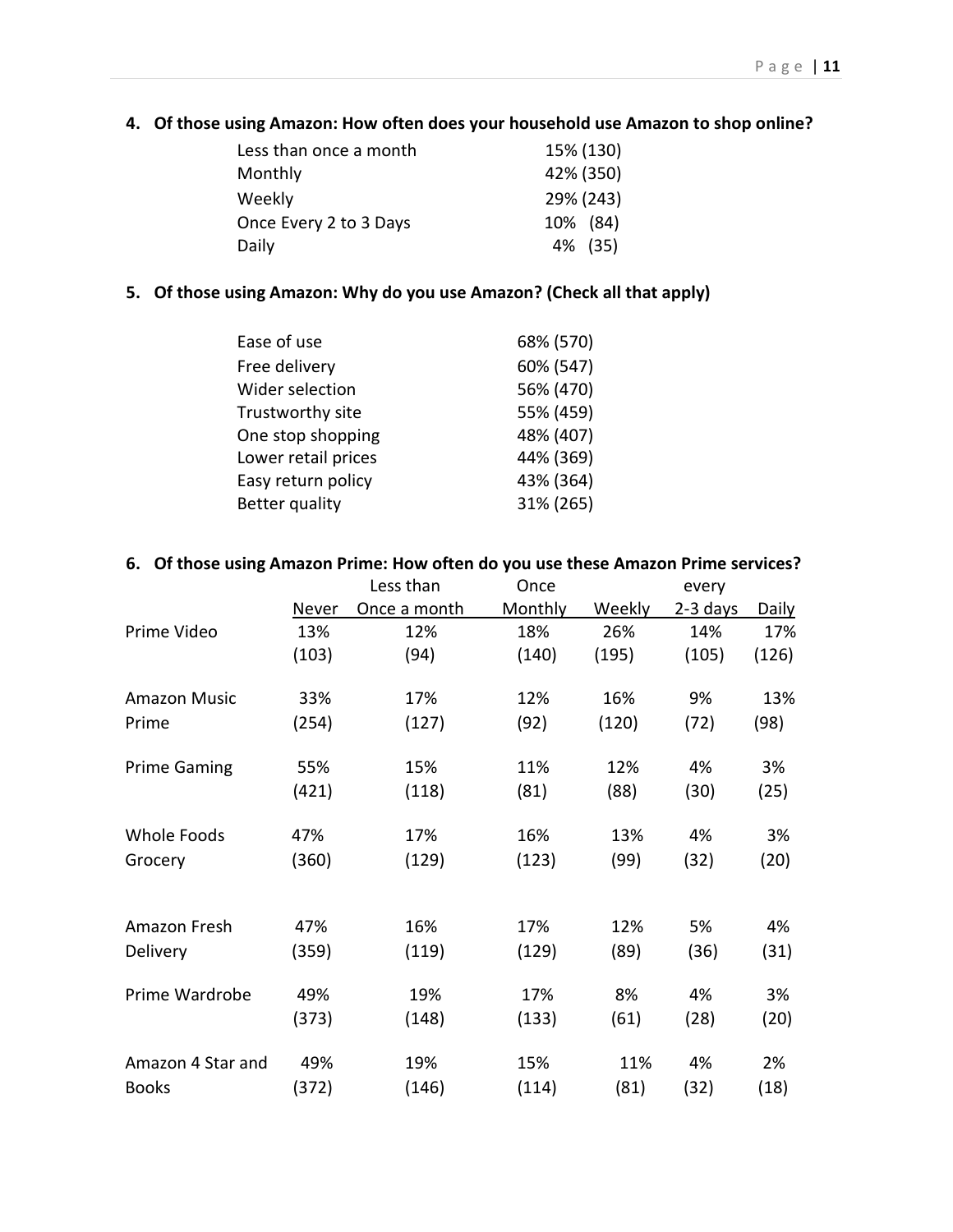**7. Of those using Amazon Prime: How would you rate your overall satisfaction with Amazon Prime's services?**

| Very satisfied                    | 77% (584)  |
|-----------------------------------|------------|
| Somewhat satisfied                | 20% (153)  |
| Neither satisfied nor unsatisfied | 2% (18)    |
| Somewhat dissatisfied             | $1\%$ (5)  |
| Very dissatisfied                 | $>0\%$ (3) |

**8. Of those using Amazon: Comparing shopping online at Amazon to driving to and shopping at physical stores, are Amazon's prices generally –**

| Much more expensive     | 8% (64)   |
|-------------------------|-----------|
| Somewhat more expensive | 13% (108) |
| Competitively priced    | 49% (413) |
| Somewhat less expensive | 22% (185) |
| Much less expensive     | 9% (72)   |

**9. Of those using Amazon: Compared to shopping at other online stores, are Amazon's prices generally –**

| Much more expensive     | 7% (55)   |
|-------------------------|-----------|
| Somewhat more expensive | 12% (99)  |
| Competitively priced    | 50% (419) |
| Somewhat less expensive | 23% (196) |
| Much less expensive     | 9% (73)   |

**10. Of those using Amazon: Some legislators and regulators have proposed breaking up Amazon into smaller companies. Would you favor or oppose this change?**

| <b>Strongly Favor</b>  | 14% (117) |
|------------------------|-----------|
| Favor                  | 17% (142) |
| Oppose                 | 27% (231) |
| <b>Strongly Oppose</b> | 25% (208) |
| DK/Other               | 17% (144) |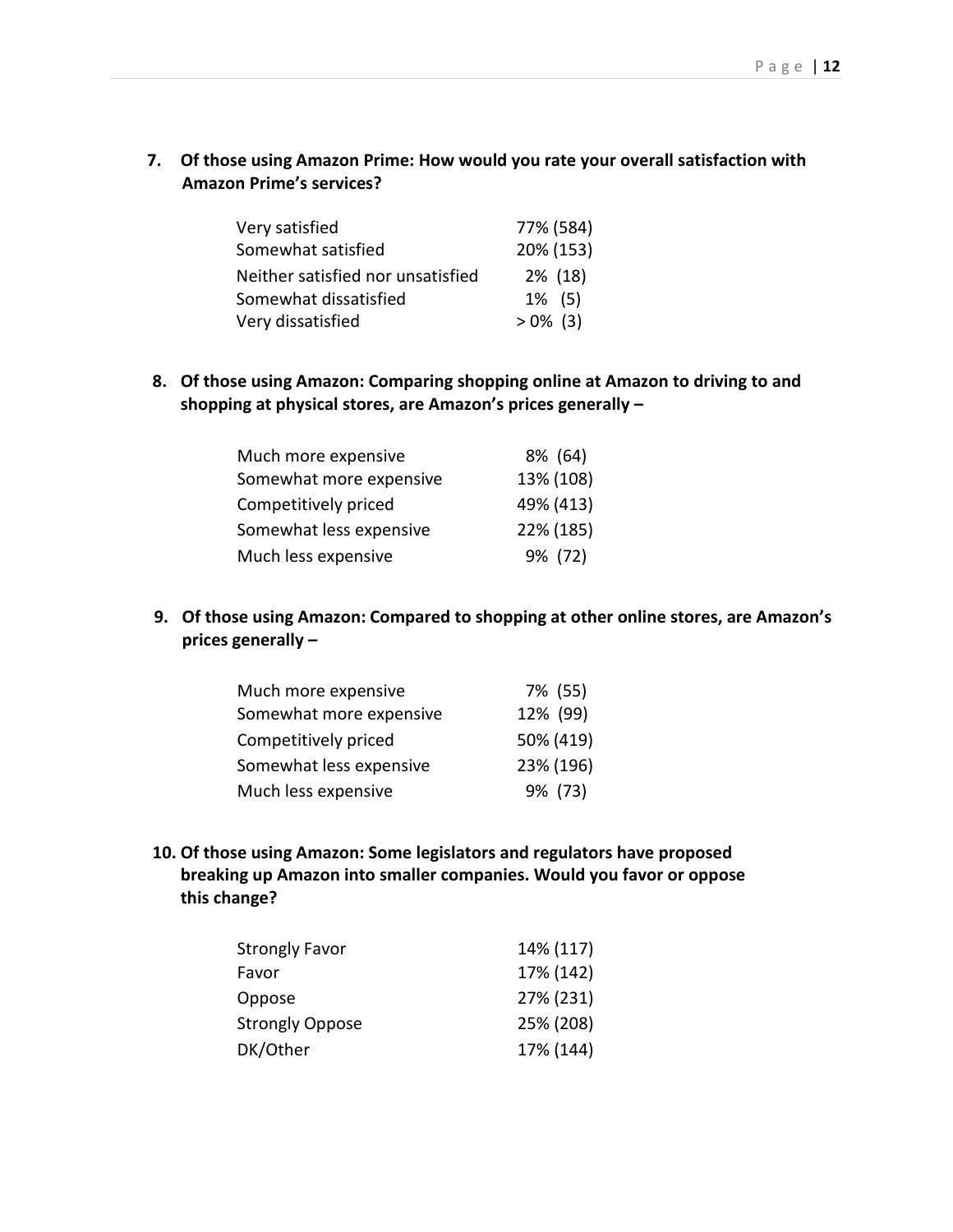**11. Of those using Amazon Prime: Some legislators and regulators have proposed legislation that could eliminate Amazon Prime services? Would you favor or oppose this change?**

| <b>Strongly Favor</b>  | 13% (103) |
|------------------------|-----------|
| Favor                  | 12% (94)  |
| Oppose                 | 20% (153) |
| <b>Strongly Oppose</b> | 47% (358) |
| DK/Other               | 7% (55)   |

**12. Of those using Amazon: Please tell me your level of agreement with the following statements. (1 means you strongly agree and 5 means you strongly disagree)**

|                           | <b>Strongly</b><br><b>Agree</b> |       |       |       | <b>Strongly</b><br><b>Disagree</b> |
|---------------------------|---------------------------------|-------|-------|-------|------------------------------------|
|                           | 1                               | 2     | 3     | 4     | <u>5</u>                           |
|                           |                                 |       |       |       |                                    |
|                           |                                 |       |       |       |                                    |
| I benefit from            | 57%                             | 20%   | 15%   | 6%    | 3%                                 |
| shopping at Amazon        | (480)                           | (167) | (114) | (54)  | (26)                               |
| <b>Amazon is</b>          | 65%                             | 18%   | 8%    | 6%    | 3%                                 |
| convenient                | (549)                           | (148) | (69)  | (49)  | (27)                               |
| <b>Amazon has good</b>    | 51%                             | 22%   | 16%   | 7%    | 4%                                 |
| customer service          | (428)                           | (185) | (138) | (57)  | (34)                               |
| <b>I trust Amazon</b>     | 51%                             | 21%   | 15%   | 8%    | 5%                                 |
|                           | (428)                           | (178) | (125) | (66)  | (45)                               |
| I like having one         |                                 |       |       |       |                                    |
| company offer             | 57%                             | 20%   | 13%   | 6%    | 4%                                 |
| multiple services         | (482)                           | (169) | (107) | (51)  | (33)                               |
| <b>Amazon is too big</b>  | 22%                             | 13%   | 22%   | 18%   | 24%                                |
|                           | (213)                           | (127) | (206) | (175) | (233)                              |
| <b>Amazon Prime saves</b> | 46%                             | 23%   | 20%   | 8%    | 4%                                 |
|                           |                                 |       |       |       |                                    |
| people money              | (440)                           | (215) | (187) | (76)  | (36)                               |